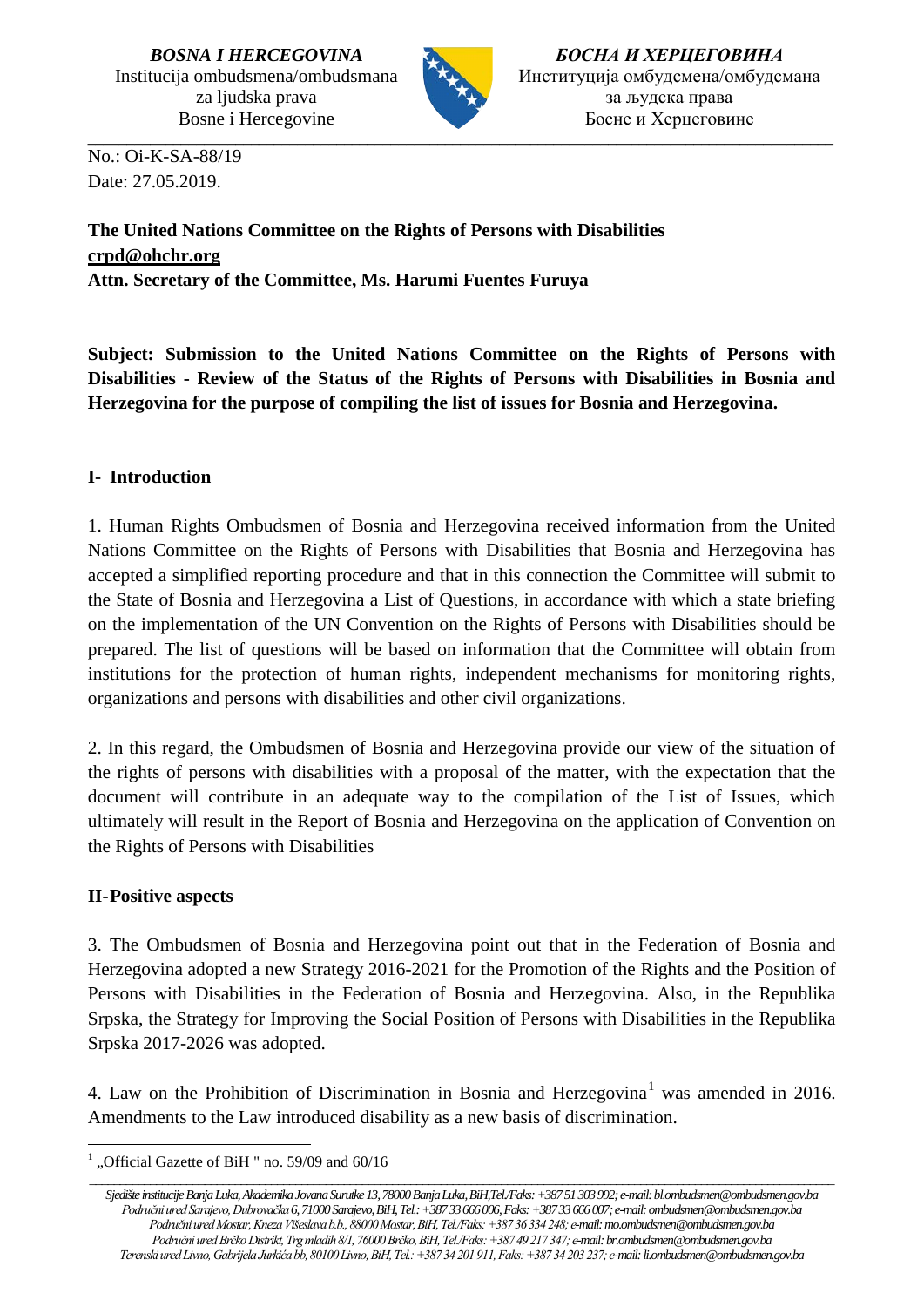### **III - The main reasons for concern**

#### **Article 1 - Purpose**

5. The Strategy for Improving the Social Position of Persons with Disabilities in the Republika Srpska and the Strategy for the Improving of the Rights and Conditions of Persons with Disabilities in the Federation of Bosnia and Herzegovina envisage the adoption of a unique definition of disability which should be harmonized with Article 1, paragraph 2 of the Convention. Unfortunately, in Bosnia and Herzegovina there still not exist single definition of "disability", nor is it likely when it will exist. At present, various, first and foremost, entity and cantonal legislation define the concept of a person with disabilities depending on which area they regulate (laws in the field of social protection, health care).

#### **Suggested questions**

What measures the authorities in Bosnia and Herzegovina plan to take in order to adopt a unique definition of a person with disabilities within the meaning of the Convention?

• What are the authorities in Bosnia and Herzegovina planning to do in order to take to ensure that a unique definition of disability is applied at all levels of government in BiH?

• How do competent authorities in Bosnia and Herzegovina plan to ensure the participation of persons with disabilities in the process of adopting a single definition of a person with disabilities?

### **Article 3 and 4 - General Principles and obligations**

6. The umbrella document for equalizing disabled people is Disability Policy in Bosnia and Herzegovina<sup>[2](#page-1-0)</sup>. However, despite this fact, very often the adopted regulations are not in line with the provisions of the Policy, or with the basic principles and provisions of the UN Convention on the Rights of Persons with Disabilities.

7. Unfortunately, there is still an inadequate level of involvement of civil society organizations that engage persons with disabilities in the processes of adoption of laws and regulations, policies and decisions concerning persons with disabilities. In a small number of cases, civil society organizations that engage persons with disabilities are involved in the lawmaking process, leaving short deadlines for objections and complaints, and often failure to comply with the given objections and complaints. For this reason, civil society organizations that engage people with disabilities are guided by the principle "Nothing about us without us" and the motto reflects the importance of involving these organizations in the decision-making process that is important for exercising the rights of that category.

<span id="page-1-0"></span>- $<sup>2</sup>$  Available at:</sup>

http://www.vladars.net/sr-SP

Cyrl/Vlada/Ministarstva/MZSZ/Documents/Politika%20u%20oblasti%20invalidnosti%20u%20BiH.pdf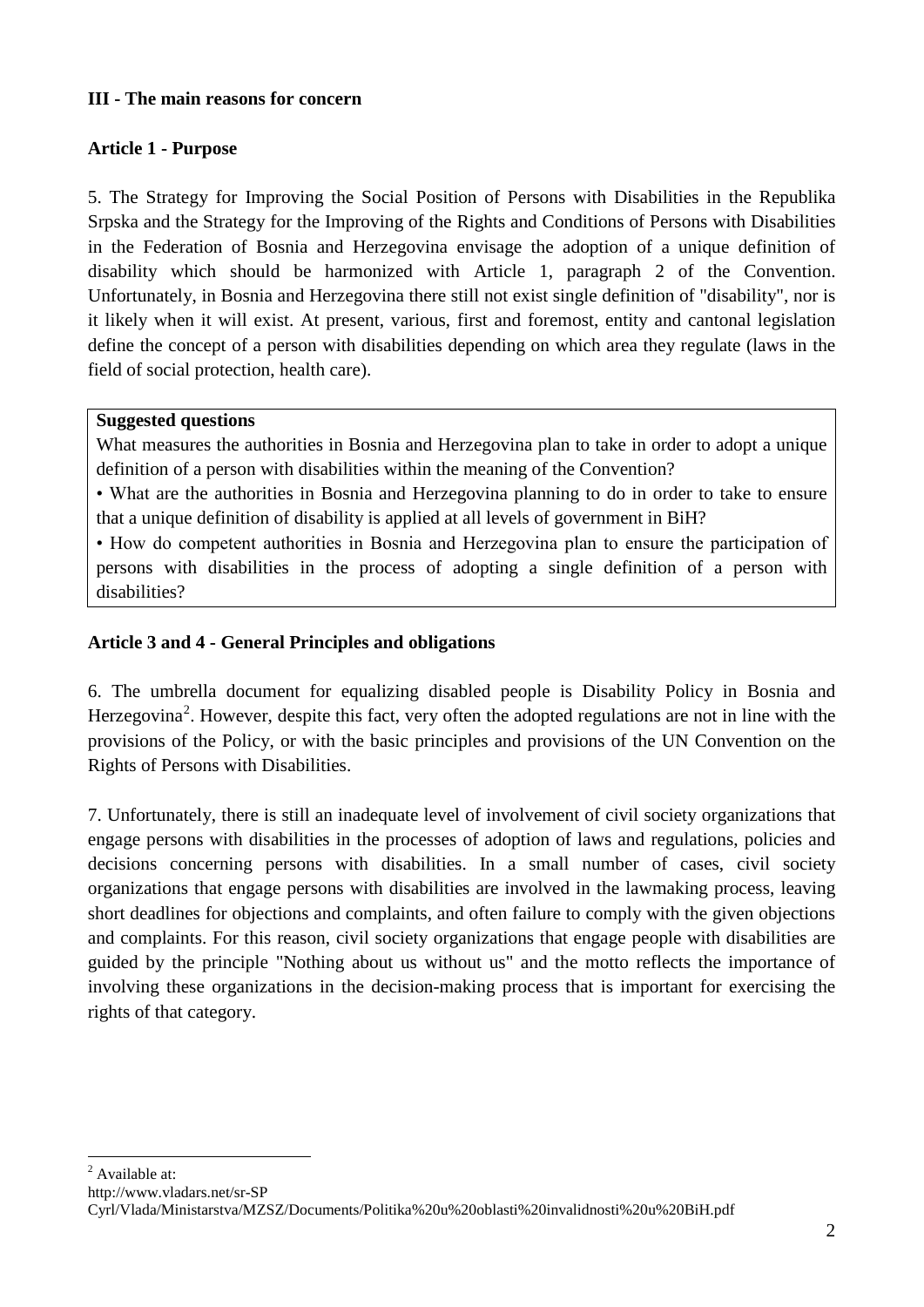• What measures do the authorities in Bosnia and Herzegovina plan to take to ensure compliance of laws and policies with the provisions of the Convention at all levels of government (municipality, city, canton, and entities, state)?

• What measures are the authorities in Bosnia and Herzegovina planned to take in order to raise public awareness of the rights of persons with disabilities, on the basis of the Convention and the Optional Protocol?

• What measures are the authorities in Bosnia and Herzegovina planned to take in order to establish mechanisms for ensuring the continued participation of persons with disabilities in the design and implementation of policies, strategic documents, regulations and other decisions concerning persons with disabilities?

• What measures are the authorities in Bosnia and Herzegovina planned to take in order to improve the situation in the area of financing, or provide financial support to civil society organizations that are occupied by persons with disabilities?

## **Article 5 - Equality and non-discrimination**

8. The Constitution of Bosnia and Herzegovina, the constitution of both entities, stops ten cantons and international documents clearly define that all persons are equal before the law, but the prohibition of discrimination on grounds of disability in the constitutions in Bosnia and Herzegovina is not explicitly mentioned, but is performed by some other social and personal properties. As already pointed out, the most important novelty is that the Discrimination Act adds disability as the basis of discrimination. In this regard, Article 5 of the Law on the Prohibition of Discrimination stipulates that positive measures aimed at equalizing opportunities for persons with disabilities will not be considered discrimination. However, there is no provision stating that the denial of reasonable accommodation is considered to be discrimination.

9. Despite the fact that the Law on the Prohibition of Discrimination in Bosnia and Herzegovina now recognizes disability as the basis of discrimination, in practice there is still discrimination against the place of residence or place of residence, especially in cases where persons with disabilities determined in one entity want to change their place of residence, because the established right in one entity is not transferable in the territory of another entity. In the Federation of Bosnia and Herzegovina, a disproportion in disbursements for persons with disabilities is still noticed, depending on the cantons in which they live, as these rights are exercised at the cantonal level. Discrimination in the Federation of Bosnia and Herzegovina is evident, since only persons with a percentage of damage of 100% and 90% can realize the rights prescribed by the Law on the Basics of Social Protection, Protection of Civilian Victims of War and Family Protection with Children of the Federation of Bosnia and Herzegovina<sup>[3](#page-2-0)</sup>, and since 2009 when the said Act passed persons with disabilities of less than 90%, all these rights were lost. The existing laws regulate in different ways the rights of military invalids, civilian victims of war and peacetime disabled people, different procedures and conditions for obtaining status, and different allocations of budget funds for realization of rights based on disability are also different, with the level of fees and allocations for war invalids are significantly higher in relation to civilian disabled people.

<span id="page-2-0"></span><sup>-</sup><sup>3</sup> "Official Gazette of FBiH", no. 36/99, 54/04, 39/06, 14/09,45/16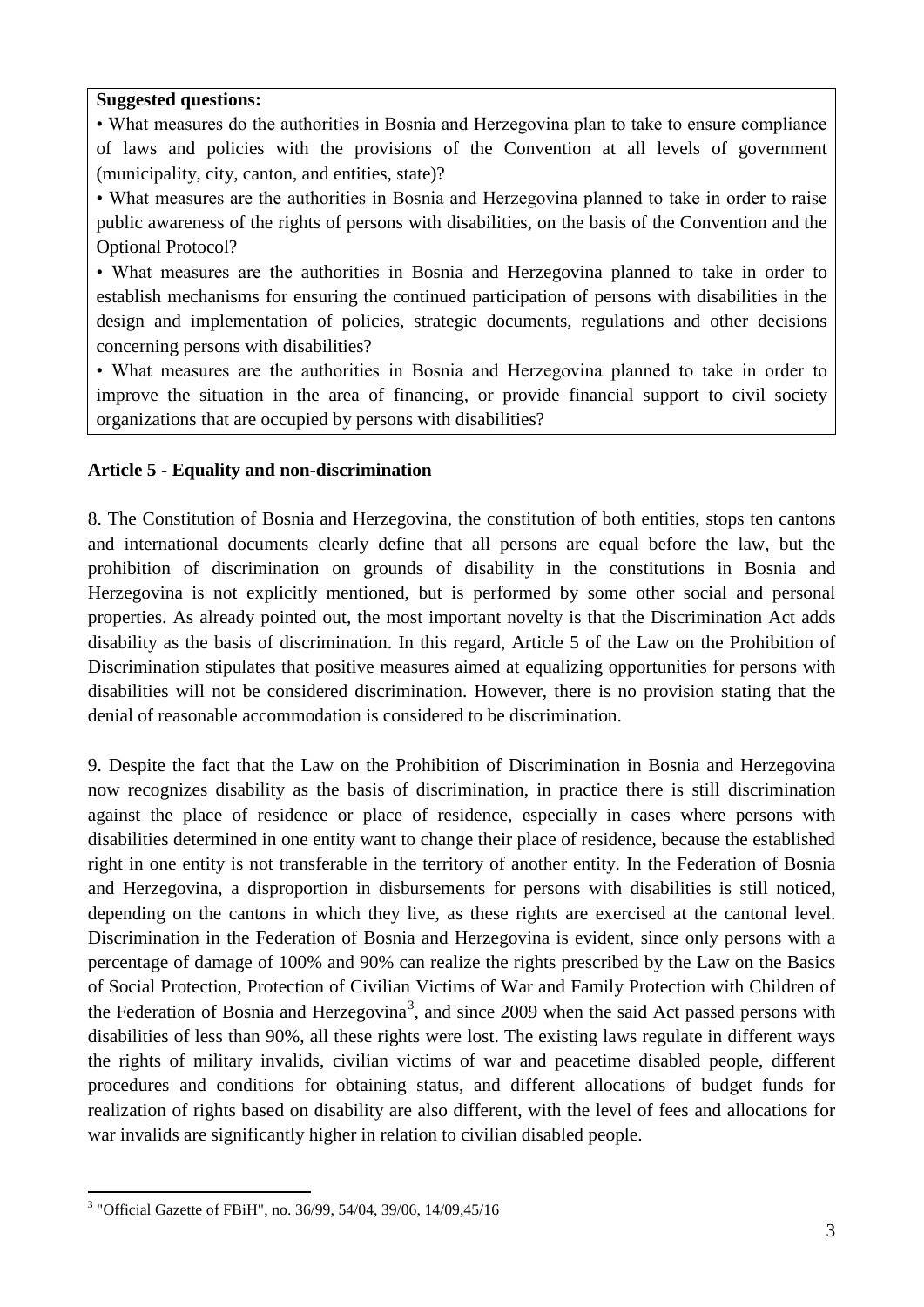• What measures do the authorities in Bosnia and Herzegovina plan to take in order to change legislation and eliminate discrimination against persons with disabilities, by the cause and circumstances of disability?

• What measures do the authorities in Bosnia and Herzegovina plan to take to eliminate discrimination against persons with disabilities, according to the territorial principle (between entities and cantons, or even the cantons themselves)?

## **Article 6 - Women with disabilities**

10. In Bosnia and Herzegovina, non-discrimination is defined by the Constitution of Bosnia and Herzegovina<sup>[4](#page-3-0)</sup>, the Constitution of the Federation of Bosnia and Herzegovina<sup>[5](#page-3-1)</sup>, the Constitution of the Republika Srpska<sup>[6](#page-3-2)</sup>, the Law on the Prohibition of Discrimination of Bosnia and Herzegovina and the Law on Gender Equality in Bosnia and Herzegovina<sup>[7](#page-3-3)</sup>. There are no other laws governing the issue of equality between women and men. In order to implement the Gender Equality Law in Bosnia and Herzegovina, the Gender Action Plan has been adopted, with the aim of ensuring gender mainstreaming in legislation and policies in different areas of life, special institutional mechanisms for implementing and monitoring gender equality have been developed: for the level of Bosnia and Herzegovina - Agency for Gender Equality; for the level of the Republika Srpska and the Federation of BiH - the Gender Center of the Republika Srpska and the Gender Center of the Federation of BiH.

11. The Ombudsmen of Bosnia and Herzegovina are in the Report on the Application of the UN Convention on the Rights of Persons with Disabilities in Bosnia and Herzegovina from  $2016^8$  $2016^8$ indicated that legislation in Bosnia and Herzegovina does not know or regulate in a special way the health care of women with disabilities . Namely, health institutions in Bosnia and Herzegovina have low level of equipment, so, for example, women with paraplegia do not have the opportunity to undergo gynecological examinations.

### **Suggested questions:**

-

• What measures do the authorities in Bosnia and Herzegovina plan to take to ensure the inclusion of women and girls with disabilities in the design, implementation and monitoring of policies and programs of relevance to them?

• What measures do the authorities in Bosnia and Herzegovina plan to take to collect all data on women and girls with disabilities?

• What measures do the authorities in Bosnia and Herzegovina plan to take to ensure that they consult with women and girls with disabilities, through organizations that represent them, in relation to the design, implementation and evaluation of programs and measures in all matters that are directly related to them?

• How much budget funds Bosnia and Herzegovina plans to allocate in the next five years for the procurement of adequate medical devices for the provision of gynecological examinations for

<span id="page-3-1"></span><span id="page-3-0"></span><sup>&</sup>lt;sup>4</sup> Article II, paragraph 4. of the Constitution of Bosnia and Herzegovina<br><sup>5</sup> Article 2, paragraph 1, items c) and d) of the Constitution of the Federation of Bosnia and Herzegovina<br><sup>6</sup> Article 10 of the Constitution of

<span id="page-3-2"></span>

<span id="page-3-3"></span> $7$  "Official Gazette of BiH" no. 16/03 and 102/09

<span id="page-3-4"></span><sup>8</sup> Available at: https://www.ombudsmen.gov.ba/documents/obmudsmen\_doc2017050312330714bos.pdf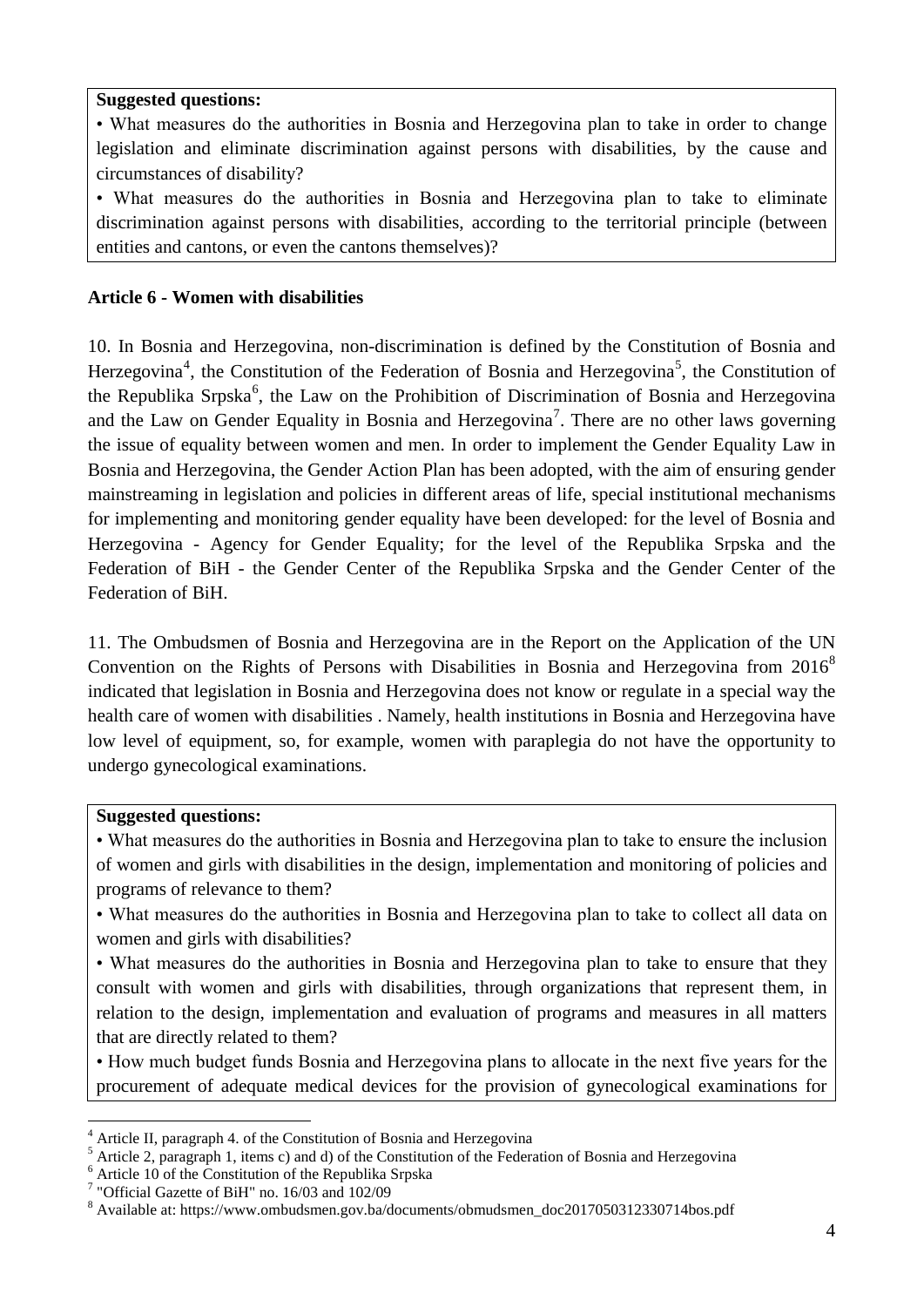women, dental services, with the aim of ensuring adequate health care for women with disabilities.

# **Article 7 - Children with disabilities**

12. In the Annual Report on the results of work for 2017, the Ombudspersons emphasized the importance of drafting guidelines for determining the best interests of the child in Bosnia and Herzegovina. In 2018, the Guidelines were drafted by the Ministry of Human Rights of Bosnia and Herzegovina.<sup>[9](#page-4-0)</sup>

13. In Bosnia and Herzegovina, there is no legal framework that supports children with disabilities, as well as support for families with children with disabilities. This additionally complicates the fact of the different approach in the Republika Srpska and the Federation of Bosnia and Herzegovina in regulating this issue, especially given the significant competence of the cantons in the Federation of Bosnia and Herzegovina. Cantons in the Federation of Bosnia and Herzegovina have the authority to regulate that area, which often leads to discrimination against children with disabilities and families with children with disabilities by territorial principle, due to different legal framework and disproportionate benefits. There are no instruments by which the authorities of the Federation of Bosnia and Herzegovina may oblige the authorities of the canton to implement this Federation's provision.

14. The Ombudsmen also, in the Report on the Application of the UN Convention on the Rights of Persons with Disabilities in Bosnia and Herzegovina from  $2016$ ,  $^{10}$  $^{10}$  $^{10}$  noted that children with special needs who are beneficiaries of day care centers usually have a transport problem, or because the institution has no means to organize it or because the child is housed far from the day care center and for which the transport itself cannot be organized. In this case, no home-based treatment of the child is ensured. In this connection, the question arises as to the age of a person who can use day centers and occupational workshops, because the most frequently set is a certain lifetime, regardless of their interest and benefits for socializing a person.

15. The Ombudsmen of Bosnia and Herzegovina, through the Special Reports<sup>11</sup>, pointed to the authorities in Bosnia and Herzegovina on the problems of children and families of children with special needs and the need to take measures with the aim of establishing a standardization of instruments and procedures for observing and assessing child's abilities in categorization multidisciplinary approach, full health care and exercising other rights guaranteed by the UN Convention on rights of children. However, the situation has not changed significantly until now.

16. When it comes to the centers for social work, the Ombudsmen of Bosnia and Herzegovina continuously point out that the employees in the centers meet with numerous professional risks, a wide range of legal responsibilities and authorizations, and daily work with a large number of different users (mentally-ill patients, persons prone to asocial and aggressive behavior, perpetrators of various criminal offenses, marital and extra-marital partners, juveniles in conflict with the law,

<sup>&</sup>lt;sup>9</sup> Available at: https://www.ombudsmen.gov.ba/documents/obmudsmen\_doc2019020112314016eng.pdf

<span id="page-4-1"></span><span id="page-4-0"></span>Available at: https://www.ombudsmen.gov.ba/documents/obmudsmen\_doc2017050312330714bos.pdf<br><sup>10</sup> Available at: https://www.ombudsmen.gov.ba/documents/obmudsmen\_doc2017050312330714bos.pdf<br><sup>11</sup> Special report on the situation

<span id="page-4-2"></span><sup>2010,</sup> available at: www.ombudsmen.gov.ba;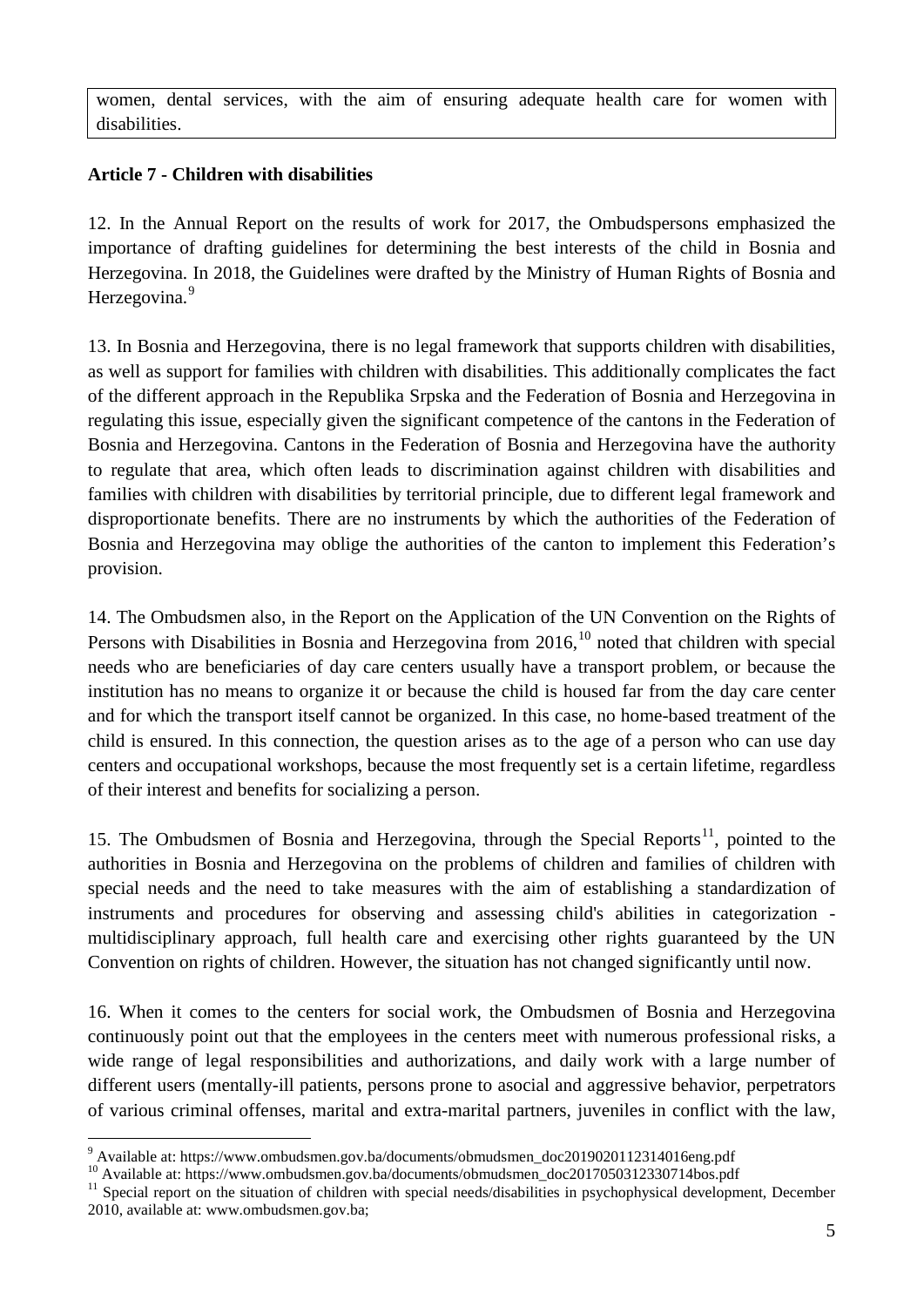etc.). For many years, Ombudsmen have been advocating the strengthening of the capacities of the centers for social work<sup>12</sup>, which due to insufficient human resources, poor working conditions, responsibilities and vulnerability, exposure to professional stress, as well as the issue of perception of professions by citizens and users, are unable to efficiently perform all tasks entrusted to them.

#### **Suggested questions:**

• What measures do the authorities in Bosnia and Herzegovina plan to take to ensure the necessary support for children and youth with disabilities with a view to their inclusion in society as well as their community life with their families?

• What measures are the authorities in Bosnia and Herzegovina planning to take to ensure that children and young people with disabilities are involved in decision-making regarding them and how they exercise the right to express their opinions in accordance with Article 7, paragraph 3 of the Convention, and how are they supported?

• How do the authorities in Bosnia and Herzegovina plan to provide financial, human resources and other support to the centers for social work in Bosnia and Herzegovina?

### **Article 8 - Rising awareness**

18. Complaints received at the Ombudsman institution and telephone calls from citizens indicate a low level of awareness of the rights and needs of persons with disabilities. Citizens' remarks indicate that due to the nature of disability, these persons often remain isolated and do not know their rights, and do not seek their protection.<sup>[13](#page-5-1)</sup>

### **Suggested questions:**

• What measures the authorities in Bosnia and Herzegovina plan to take in order to increase the awareness of persons with disabilities about the rights they belong to, as well as the ways in which they are to be implemented?

• Did the competent authorities in Bosnia and Herzegovina carry out certain campaigns in the past period in order to achieve the aforementioned goal?

# **Article 9 - Accessibility**

19. The Ombudsmen of Bosnia and Herzegovina continuously point out that the inconsistent application of legal solutions and by-laws, as well as the lack of adequate sanctions for violators of the prescribed norms, prevented full physical accessibility to public-use objects and other urban-construction facilities<sup>[14](#page-5-2)</sup> (for example, residential buildings-intended for families of fallen soldiers and war invalids in Zvornik did not have access to wheelchairs at the time of filing the complaint. In the design, construction and monitoring system, there is insufficient awareness of the importance of accessibility standards, so accessibility standards are applied in part or not at all.<sup>[15](#page-5-3)</sup>

<span id="page-5-0"></span><sup>-</sup><sup>12</sup> Special Report of the Ombudsmen of Bosnia and Herzegovina "The role of the Centers for Social Work in the Protection of the Rights of the Child", November 2013<br><sup>13</sup> Ž-BL-02-202/16, Ž-BL-02-766/15

<span id="page-5-1"></span>

<span id="page-5-3"></span>

<span id="page-5-2"></span><sup>&</sup>lt;sup>14</sup> Ž-BL-02-733/15, Ž-BL-02-152/14<br><sup>15</sup> The Special Report on the Accessibility of Premises of Legislative Bodies in Bosnia and Herzegovina points to the fact that many facilities are only apparently accessible and that the interior of the facilities is not adapted to persons with disabilities.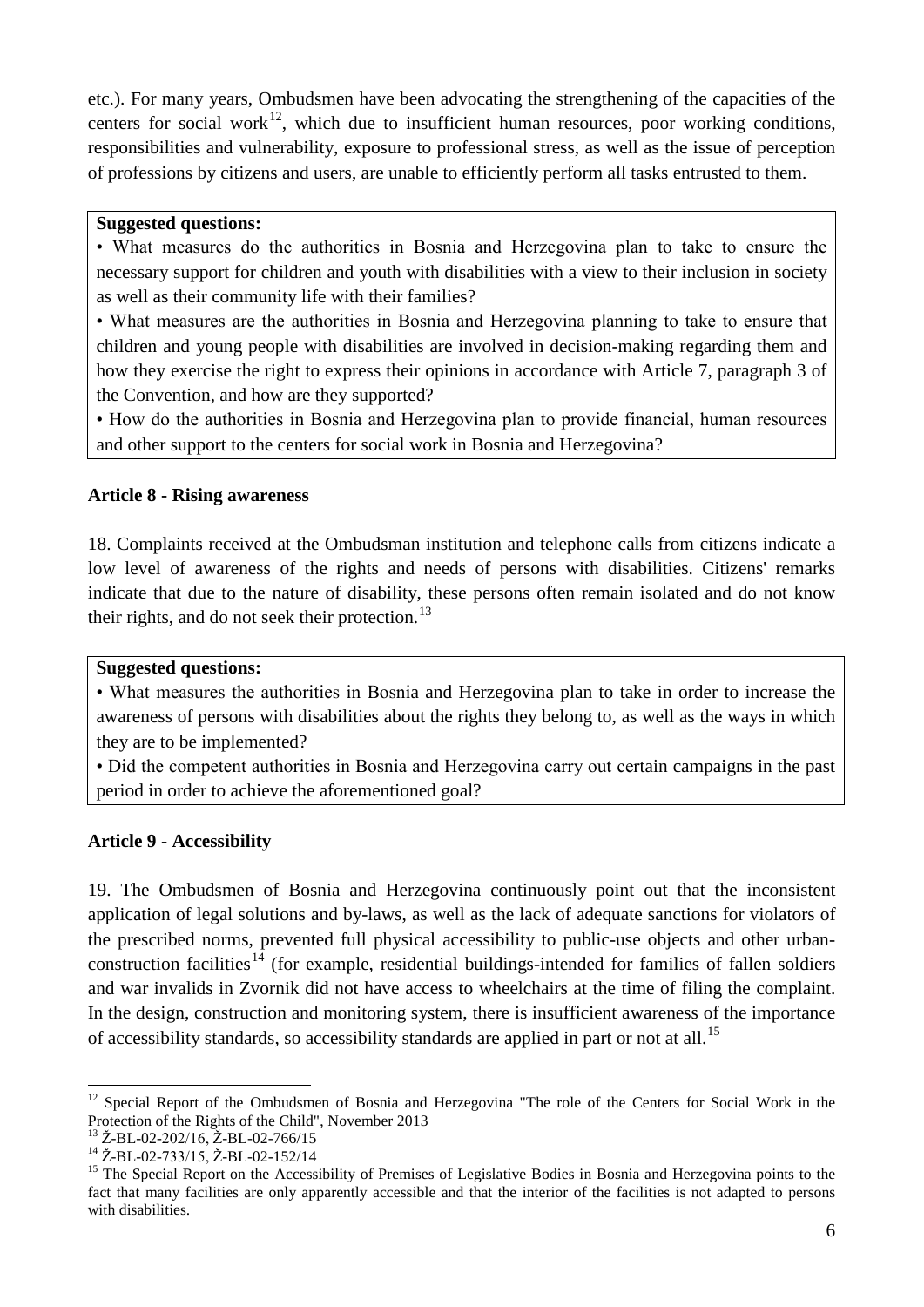20. Unsupported programs for public and private broadcasters and electronic media (inadequate translation into sign language, lack of audio translation for people with visual impairments and lack of information in an easily readable format for people with reduced intellectual capacity or some other reason why they cannot monitor all information), disables the participation of persons with disabilities in discussions relevant to their life. Also, public debates are not enforceable due to the incompatibility of working material for people with disabilities<sup>[16](#page-6-0)</sup>, which also applies to documents that are published on the websites of public authorities<sup>17</sup>. There is no system solution that would ensure the training and skills needed by people with disabilities to use modern assistive methods for blind people, because Braille script printers cost a lot. In the Federation of Bosnia and Herzegovina, health insurance has not provided aids for blind persons, which generally leads to extremely poor social status of this population.

21. One of the most important segments of accessibility is accessible public transport, in suburban, city and intercity traffic. The regulations governing this area do not clearly define the obligation of the service provider to provide accessible means of transport, facilities and information to persons with disabilities, which in turn has the effect of significantly limiting the freedom of movement, especially for persons with severe disabilities. In certain cities in Bosnia and Herzegovina, certain funds are available for the transportation of people with disabilities, but due to the unacceptability of stations, needy drivers, as well as other transport users, as well as a small number of affordable means of transportation, there are no expected effects from their introduction. In addition, alternative programs for the transport of persons with disabilities have not been developed in local communities.

### **Suggested questions:**

• What measures are the authorities in Bosnia and Herzegovina planning to take in order to remove architectural barriers and to make physical accessibility, transport, information and communication technologies to persons with disabilities in as significant a percentage?

• What measures do the authorities in Bosnia and Herzegovina plan to take in order to make the buildings fully accessible to persons with disabilities in BiH?

• What measures are the authorities in Bosnia and Herzegovina planning to take in order to introduce a monitoring mechanism and effective sanctions for failure to comply with accessibility standards in all areas covered by the Convention, and ensure the participation of representative organizations of persons with disabilities in monitoring?

• What measures do the authorities in Bosnia and Herzegovina plan to take in order to make public transport and supporting infrastructure accessible to people with disabilities?

• What measures are the authorities in Bosnia and Herzegovina planning to take to ensure that services intended for all citizens are also available for people with disabilities?

• What measures do the authorities in Bosnia and Herzegovina plan to make in order to make the websites of public institutions accessible to people with disabilities?

<sup>-</sup>

<span id="page-6-1"></span><span id="page-6-0"></span><sup>&</sup>lt;sup>16</sup>  $\text{Z-BL-02-289/16}$  <sup>16</sup>  $\text{Z-BL-02-289/16}$  and Herzegovina were not aware of the public hearing on the Report on the Implementation of the UN Convention on the Rights of Persons with Disabilities under Article 35 paragraph 1 of the Convention on the Rights of Persons with Disabilities, October 2012.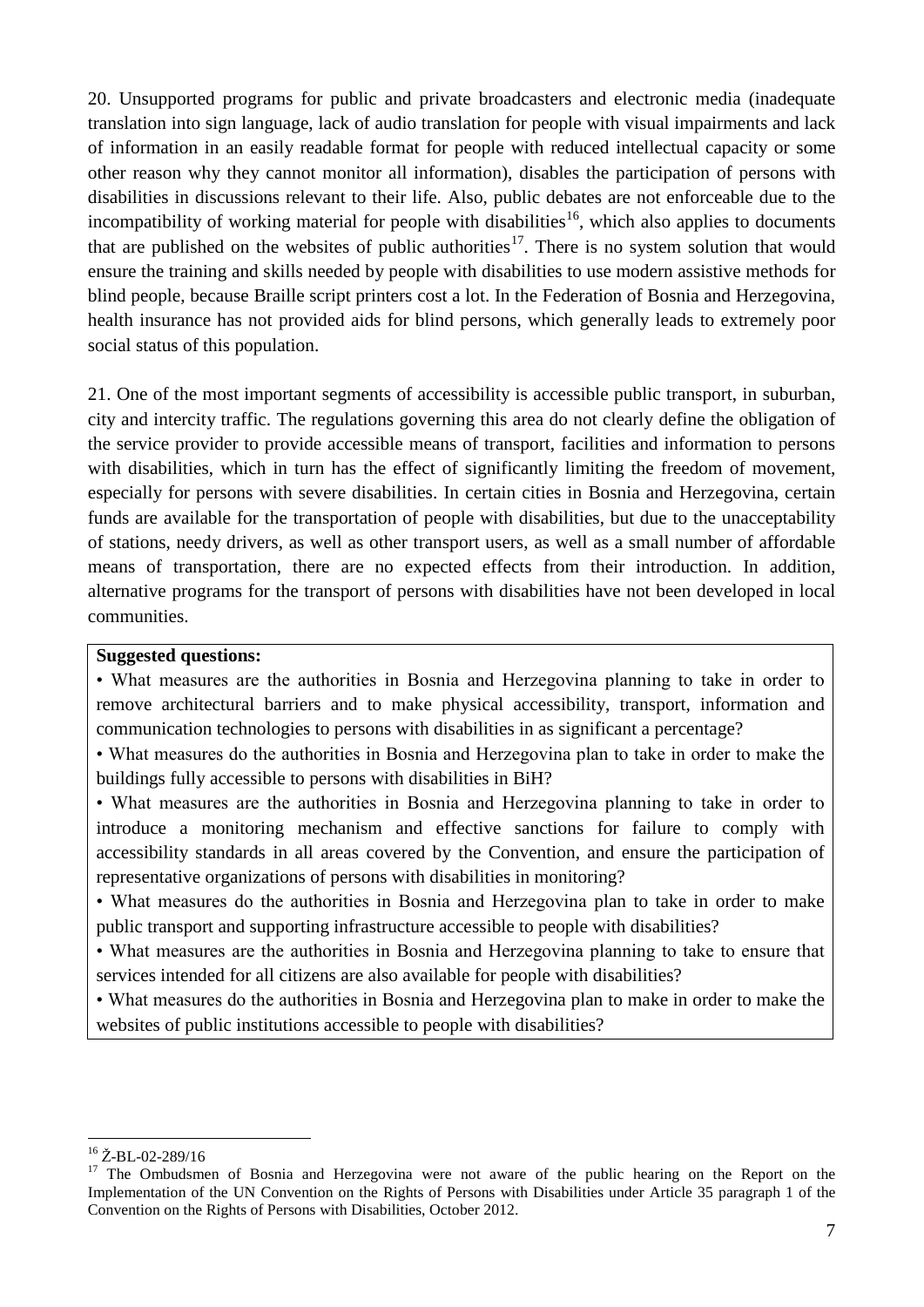#### **Article 12 - Equality before the law**

22. The Ombudsmen of Bosnia and Herzegovina continuously express concern over the entire existing system of deprivation of legal capacity and on several occasions have alarmed the competent structures on the mandatory application of the UN Convention on the Rights of Persons with Disabilities. The suppression of legal capacity should be an institute that will be applied exceptionally, after exhausting all other alternative methods of decision-making assistance. Particularly worrying is the insufficiently developed institutional structure of support for people with intellectual and mental disorders in the community. The capacities of the centers for social work are insufficient, the staff is not educated for the efficient treatment of this category of citizens, and the poor institutional linkage of the Centers for Social Work and the mental health centers is weak.

23. The lack of comprehensive databases on persons with intellectual and mental disabilities, then persons who have been deprived of their legal capacity to work and who are housed in institutions, demanded through research conducted in 2018 by the Institution of Ombudsmen for Human Rights of BiH, as part of the development of the Special Report on the Status of the Rights of Persons with Intellectual and Mental Disabilities, there are relevant indicators. The fact is that it is in accordance with Art. 33, paragraph 1, of the Family Law of the FBiH is regulated by an expert on a person's specialty who is to be examined by a person who is under the procedure of deprivation of legal capacity, which will give written evidence and opinion on his/her psychological state. In the Republic of Srpska, a Working Group was formed to draft an Action Plan with the aim of preventing future human rights violations in accordance with Article 5 of the Convention on the Involuntary Accommodation of Persons with Mental Health Disorders, based on the judgment of the European Court of Human Rights in Strasbourg, Hadžimejlić and Others vs. Bosnia and Herzegovina, adopted at the session of the Government of the Republika Srpska<sup>[18](#page-7-0)</sup>.

The Government of the Federation of Bosnia and Herzegovina is in relation to the Objective 1 of the Action Plan for the implementation of general measures for the prevention of human rights violations under the Judgment of the European Court of Human Rights Hadžimejlić and Others vs. Bosnia and Herzegovina passed the Decision on the appointment of the Working Group for drafting the Proposal for Amendments to the relevant Laws with the aim of harmonizing domestic legislation and practice with International Human Rights Standards for people with mental disorders<sup>[19](#page-7-1)</sup>. The task of the mentioned Working Group is to prepare amendments to the Law on the Protection of Persons with Disabilities, the Law on Out-of-Court Procedure and the Law on the Basis of Social Protection, Protection of Civil Victims of War and Protection of Family with Children in order to ensure the legal accommodation of persons with mental disorders in institutions, or judicial decision-making on this accommodation, which are in the course.

<span id="page-7-0"></span><sup>&</sup>lt;sup>18</sup> "Official Gazette of the Republika Srpska", number: 77/16

<span id="page-7-1"></span><sup>&</sup>lt;sup>19</sup> "Official Gazette of the Federation of Bosnia and Herzegovina", number: 82/17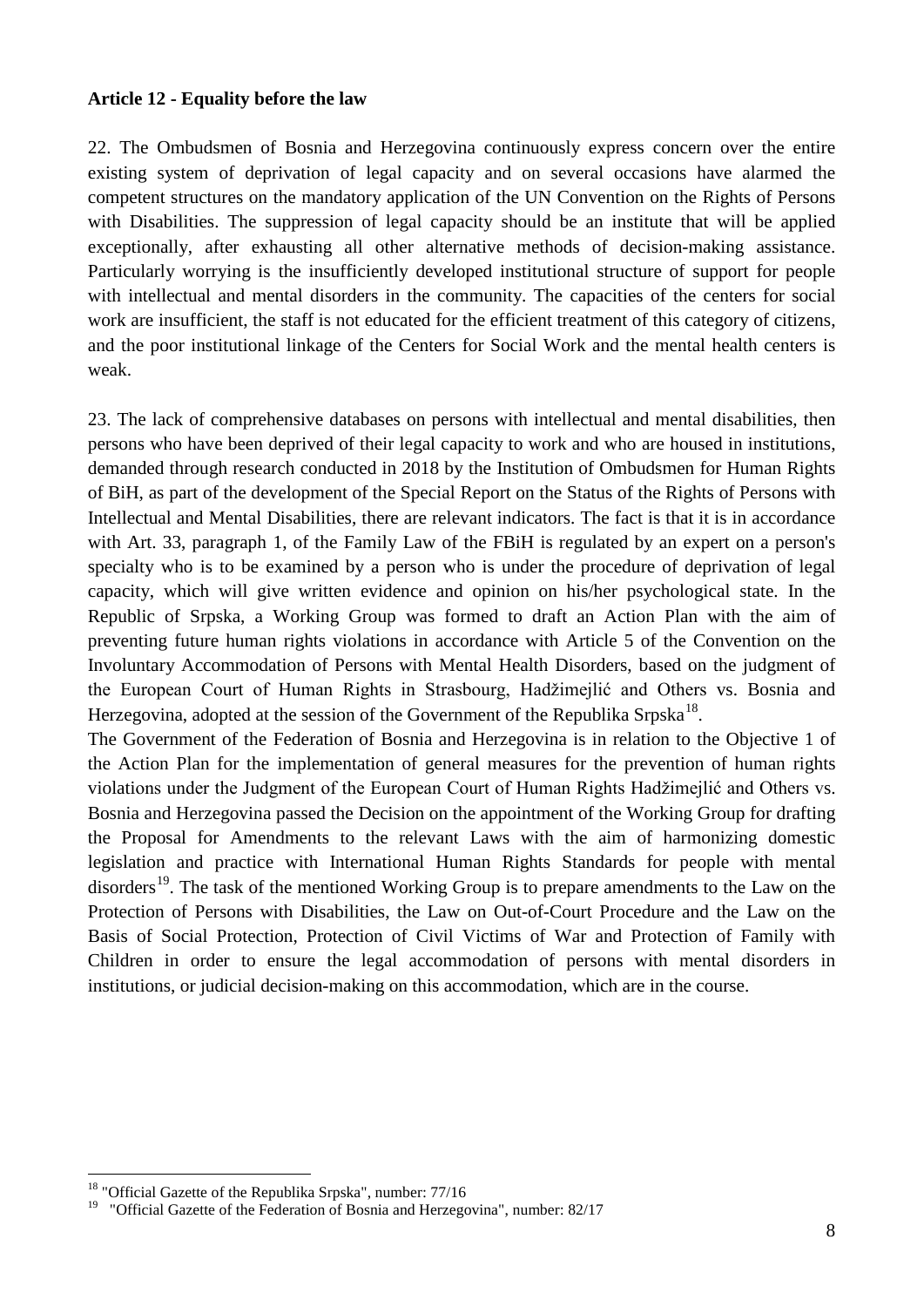• What measures do the authorities in Bosnia and Herzegovina plan to take to ensure support for persons with disabilities when making decisions?

• What are the authorities in Bosnia and Herzegovina planning to undertake in order to reform legislation regarding custody and deprivation of legal capacity (instead of a medical expert, to be a team of experts) in order to accept internationally accepted standards?

# **Article 13 - Access to justice**

24. Persons with disabilities as well as other citizens of Bosnia and Herzegovina have access to courts, administrative and executive bodies, provided they have business capacity. Access to justice for persons with disabilities can not be effective, as a number of buildings in which judicial institutions are located are not physically accessible to persons with disabilities due to the existence of physical barriers. By using the necessary modern aids, people with disabilities will be allowed to participate in a more independent life and contribute to increasing their social inclusion.

25. The Human Rights Ombudsman Institution of Bosnia and Herzegovina stated in the Annual Report for 2018 that by addressing citizens, it points to a limited and discriminatory approach to justice (for example, a party in the trial, who is blind, documentation and written statements in the Braille letter, or otherwise appropriately). In this way, the right to access to justice is violated, and therefore they are prevented from using regular remedies or to initiating litigation.

## **Suggested questions:**

• What measures are the authorities in Bosnia and Herzegovina planning to take to eliminate physical barriers, access to assistive technologies, obligation to engage qualified interpreters of the sign language, provide Braille Letter in judicial proceedings in the judiciary?

• Is there sufficient resources in Bosnia and Herzegovina for specialized training of judicial and police personnel on the rights of persons with disabilities?

# **Article 14 - Freedom and security of a person**

26. When it comes to persons with disabilities, the fact is that people with mental disorders are at the highest risk, as well as persons placed under the supervision of institutions. In addition to supervising the work of these institutions by the competent ministries, control is carried out within the framework of inspection supervision. At the level of Bosnia and Herzegovina, the Supervision Commission has been established, which reports on the situation in these institutions on an annual basis, or, as needed, by visiting and drafting an ad hoc report. Also, social work centers have the ability to monitor the conditions in which people with disabilities live. It is important to point out that the European Court of Human Rights in Strasbourg rendered a judgment in the Hadžimejlić and Others vs. Bosnia and Herzegovina<sup>[20](#page-8-0)</sup> case, which found that the rights of persons deprived of legal capacity and who were placed in social welfare institutions were violated. With this judgment, the European Court found that Bosnia and Herzegovina violated Article 5 of the European Convention

<span id="page-8-0"></span><sup>-</sup><sup>20</sup> Decision of the European Court of Human Rights of Bosnia and Herzegovina is available at: http://www.mhrr.gov.ba/ured\_zastupnika/odluke/PRESUDA%20HADZIMEJLIC%20I%20DRUGI%20protiv%20BIH. pdf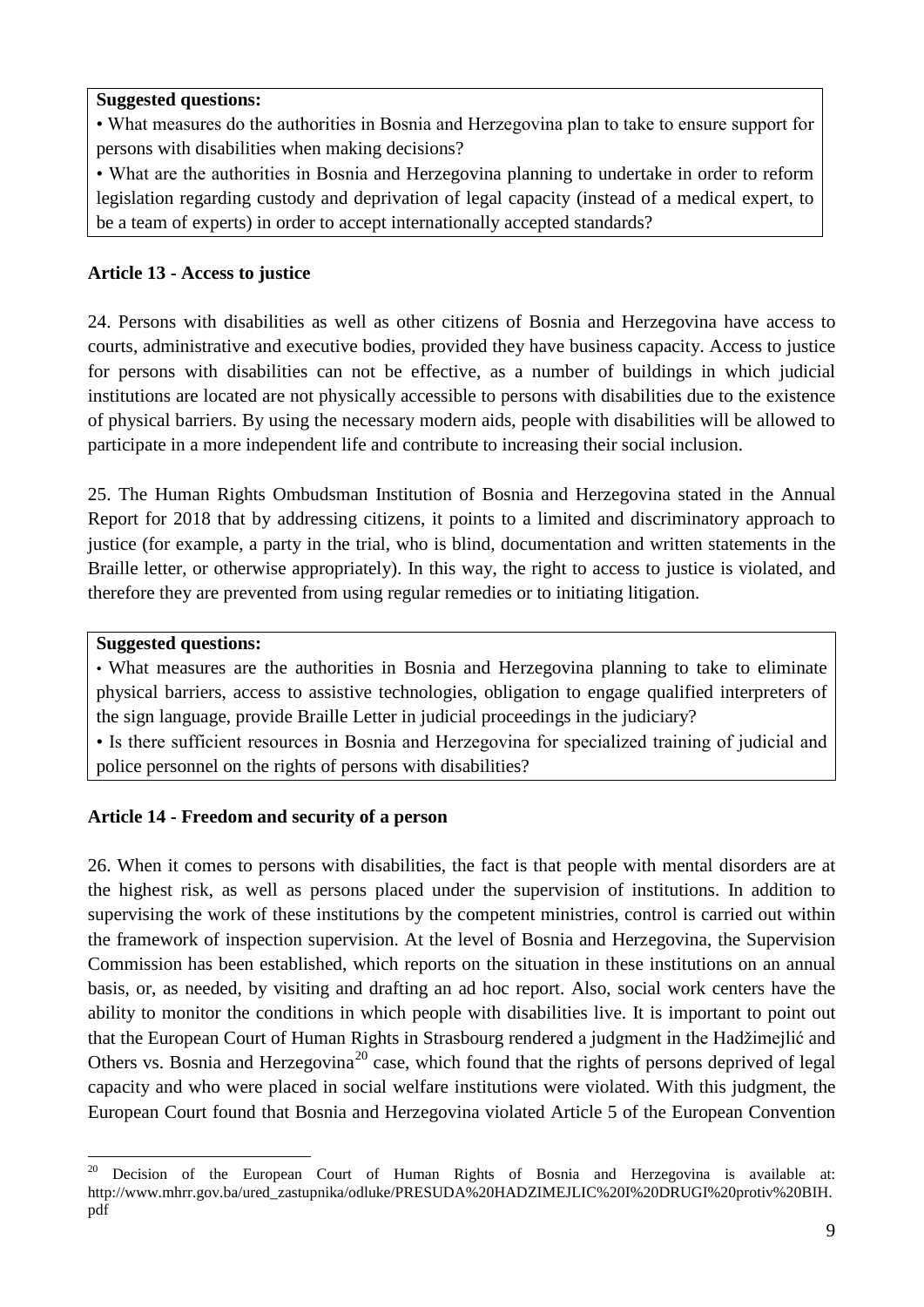for the Protection of Human Rights and Fundamental Freedoms, because the applicants for many years were placed in the Social Protection Institution of Yugoslavia. Institution for the care of mentally handicapped persons "Drin" in Fojnica, without a valid legal basis, that is, without a court decision, since no judicial review of the justification and integrity of retention of complainants in that and similar social welfare institutions has been ensured. Persons with disabilities are primarily subjects, not objects of rights and obligations that make them legal entities equal to everyone else.

#### **Suggested questions:**

• What measures do the authorities in Bosnia and Herzegovina plan to take in order to implement the judgment of the European Court of Human Rights in Strasbourg in the Hadžimejlić and Others vs. BiH case?

• What actions have the competent authorities in Bosnia and Herzegovina taken to improve the status of persons with disabilities in cases of forced retention in psychiatric treatment based on disabilities after the reports submitted by the Supervision Commission, which do so on an annual basis, or when needed, by visiting and creating ad hoc report?

• What measures are the authorities in Bosnia and Herzegovina planning to take with the aim of putting an end to the laws allowing the deprivation of liberty of a person on the basis of disability, as well as forcible retention on treatment, use of coercive means and coercive measures on a medical-based disability model?

# **Article 15 - Freedom from torture or cruel, inhuman or degrading treatment or punishment and Article 16 - Freedom from exploitation, violence and abuse**

27. A preventive mechanism has not yet been established in Bosnia and Herzegovina. However, through the project of Capacity Building of the Ombudsman for Human Rights of Bosnia and Herzegovina with the aim of implementing the mandate of the Preventive Mechanism in Bosnia and Herzegovina, appropriate training on the mandate and functioning of the Preventive Mechanism was carried out. Visits to places where persons are in any way restricted freedom of movement are an effective way to prevent and combat torture. Places where detained persons are deprived of their liberty, because of their character, are suitable places for torture, and regular monitoring of these places, or public presentation of the state of play, is a prerequisite for the prevention of torture and other forms of degrading treatment of these persons.

28. The constitution of Bosnia and Herzegovina, the Constitution of the Republika Srpska, the Constitution of the Federation of Bosnia and Herzegovina, as well as four criminal laws (Bosnia and Herzegovina, the Republika Srpska, the Federation of BiH and Brčko District) specifically prohibit all forms of abuse, violence and exploitation of all citizens. Other laws, such as the Law on Rights, Obligations and Responsibilities of the Patients of the Federation of Bosnia and Herzegovina<sup>[21](#page-9-0)</sup> and the Law on the Protection of Persons with Mental Disorders of the Federation of Bosnia and Herzegovina<sup>[22](#page-9-1)</sup>, directly prohibit all forms of medical experiments and research without prior consent of a person with disabilities or a person authorized by law to make decisions on their behalf.

<span id="page-9-1"></span><span id="page-9-0"></span><sup>&</sup>lt;sup>21</sup> "Official Gazette of the Federation of Bosnia and Herzegovina", number:  $40/10$ <br><sup>22</sup> "Official Gazette of the Federation of Bosnia and Herzegovina" number: 37/01, 40/02, 52/ 1, 14/1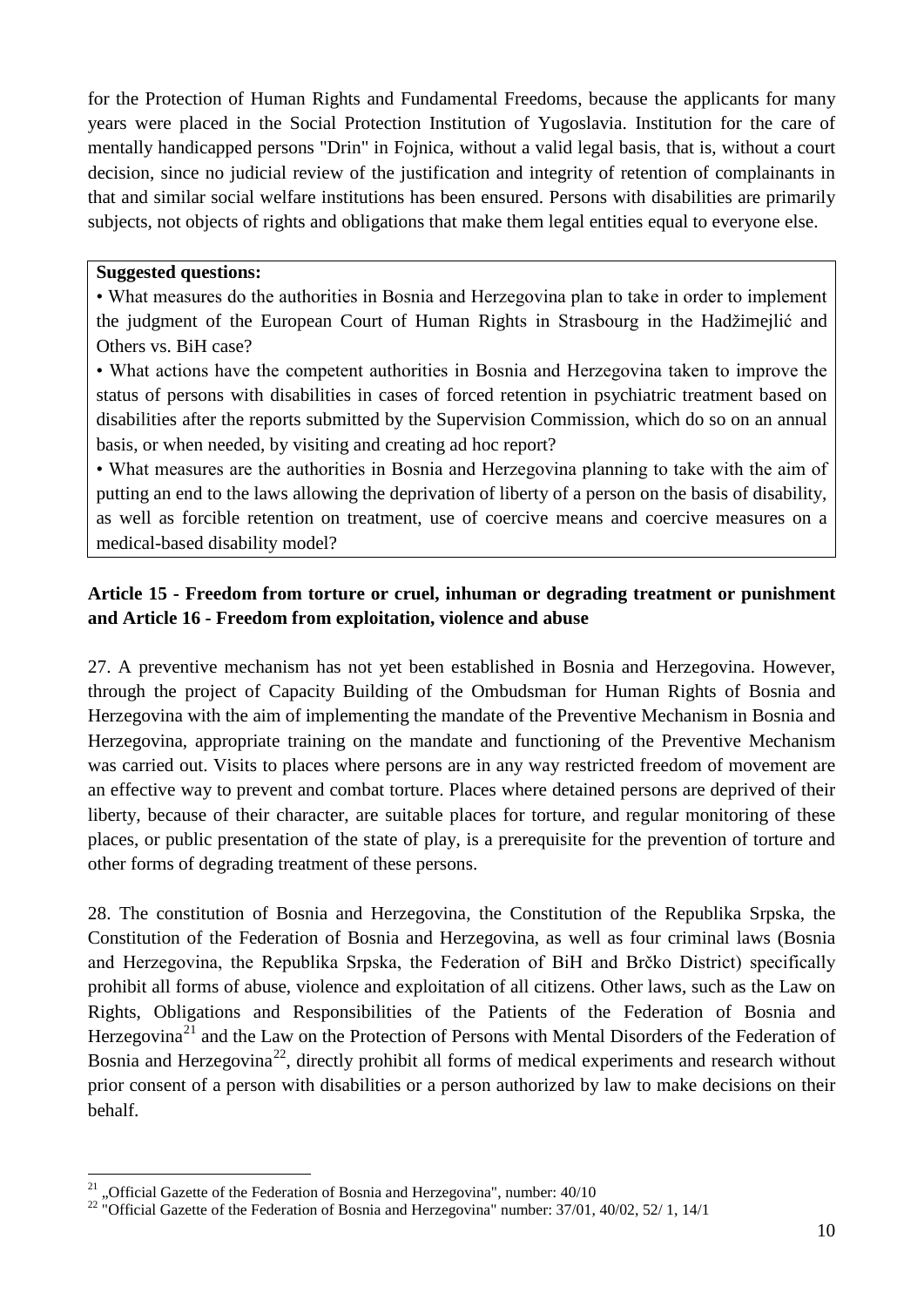• Are the budgetary funds for professional training and training of authorized officials dealing with persons deprived of liberty in the budgets of police and security agencies in Bosnia and Herzegovina in the coming period?

• What measures do the authorities in Bosnia and Herzegovina plan to take to ensure alternatives in society rather than forcible retention on the treatment or hospitalization of persons with disabilities?

• What measures do the authorities in Bosnia and Herzegovina plan to take in order to provide funds for victims of abuse, especially with regard to the compensation of persons with disabilities?

### **Article 19 - Independent life and inclusion in community**

29. In Bosnia and Herzegovina, there is no strategic document that would contribute to the deinstitutionalization of institutions where people with disabilities are accommodated. Although there were initiatives to enable these individuals to live independently in the community, with the support of personal assistance, the concept has not yet come to life. These issues are mostly dealt with by non-governmental organizations, with very little or no support from the competent public authorities.

30. Competent authorities should create legal bases for measures to achieve the goals of full participation and equality of persons with disabilities. This would ensure that these people enjoy their rights, including human, civil, political rights on an equal basis with other citizens.

#### **Suggested questions:**

• What measures are the authorities in Bosnia and Herzegovina planning to take to ensure the participation of people with disabilities in the process of developing comprehensive strategies in order to deinstitutionalize and introduce support services, especially in local communities for people leaving the institutions?

#### **Article 20 - Personal mobility**

31. Due to the inaccessibility of the physical environment, along with inadequate or missing orthopedic and other aids, the lack of public transport for people with disabilities, and the lack of information adapted to the blind, the deaf and the persons with intellectual disabilities contributes to the exclusion of persons with disabilities from all social and socioeconomic activities in Bosnia and Herzegovina.

32. Certain laws ensure and facilitate the personal / personal mobility of persons with disabilities, which primarily relates to social security laws, laws governing the rights of war disabled war veterans (compensation for assistance and care of another person and orthopedic supplement), laws in the field health care (issue of aids and medical rehabilitation) and laws and by-laws on spatial planning and construction (prescribe standards of design and construction without architectural barriers). However, persons with disabilities often have important limitations in the exercise of these rights, because not all the necessary by-laws are adopted, and those that have been adopted are very restrictive or not implemented.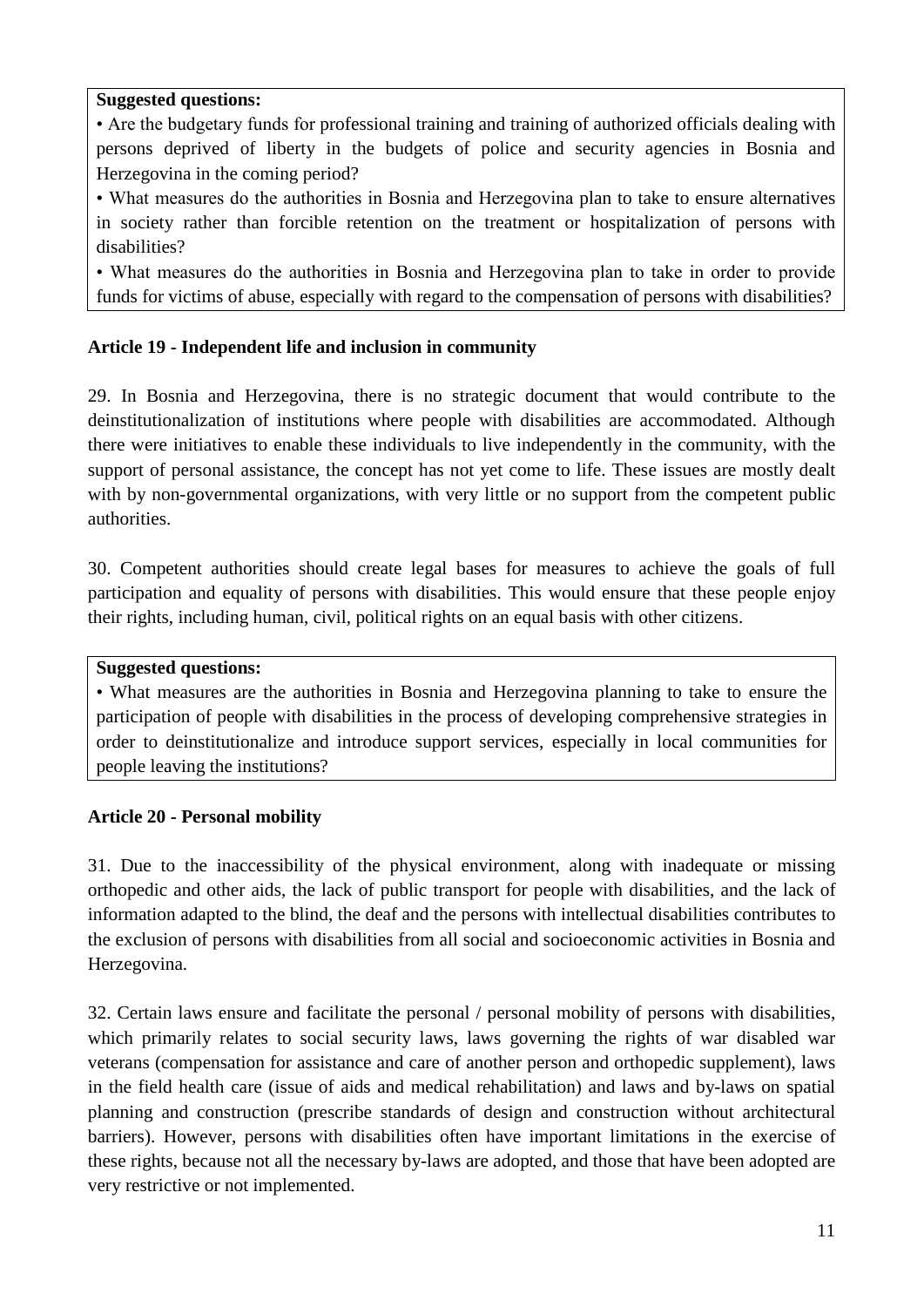• What measures do the authorities in Bosnia and Herzegovina plan to take to ensure the availability of appropriate aids that ensure the personal mobility and inclusion of persons with disabilities in society?

• What measures are the authorities in Bosnia and Herzegovina planning to take to ensure that persons with disabilities receive the appropriate aids, and in accordance with the United Nations Convention on the Rights of Persons with Disabilities that can not be physically indicated in Bosnia and Herzegovina (machine for writing Braille, readers screen, aids for easier communication, etc.), and what percentage of the budget of all levels of government are taken into account for the procurement of orthopedic and other assistive aids?

• What do the authorities in Bosnia and Herzegovina intend to take to eliminate discrimination that manifests in providing assistance to different groups of persons with disabilities, where the root cause is the cause and circumstances of the occurrence of a disability rather than the real needs of persons with disabilities?

## **Article 21 - Freedom of expression and opinion, and access to information**

33. Freedom of expression and opinion is guaranteed by the Constitution of Bosnia and Herzegovina and the constitutions of the entities and cantons, while the exercise of the right of access to information to natural and legal persons is governed by the free access to information legislation<sup>[23](#page-11-0)</sup> in both entities and Brčko District of Bosnia and Herzegovina. However, in Bosnia and Herzegovina, most of the information is not available to persons with disabilities, because of the physical barriers or barriers faced by these persons due to various sensory impairments, as well as lack of information regarding the method of exercising the individual rights. Frequent modifications of bylaws governing the procedure of the enjoyment and implementation of certain rights, inadequate information and awareness of the citizens<sup>24</sup> (method of referral to spa treatment of persons with 100% disability, access to gynecological and dental services, categorization, different treatment of persons with disabilities depending of the cause of disability, failure to execute European Court of Human Rights in Strasbourg and so on) causes dissatisfaction of persons with disabilities.

34. Bosnia and Herzegovina has not yet ratified the Marrakech Treaty aimed to create a set of mandatory restrictions and exemptions for the benefit of blind, visually impaired, or otherwise print disabled who are unable to use the printed materials. The initiative to start the ratification process of the Marrakech Treaty was submitted to the Council of Ministers of Bosnia and Herzegovina.<sup>[25](#page-11-2)</sup>

<span id="page-11-0"></span><sup>-</sup><sup>23</sup> Freedom of Access to Information Act of Bosnia and Herzegovina ("Official Gazette of Bosnia and Herzegovina", no. 45/06, 62/11 and 100/13), Freedom of Access to Information Act of the Federation of Bosnia and Herzegovina ("Official Gazette of the Federation of Bosnia and Herzegovina " no. 32/01 and 48/11 Freedom of Access to Information Act of the Republika Srpska ("Official Gazette of the Republika Srpska" no. 20/01);<br><sup>24</sup> Ž-BL-02-822/17, Ž-BL-04-218/18, Ž-BL-04-217/18, Ž-BL-02-218/18<br><sup>25</sup> Information available at: https://www.ipr.gov.ba/bs/n

<span id="page-11-1"></span>

<span id="page-11-2"></span>marakesa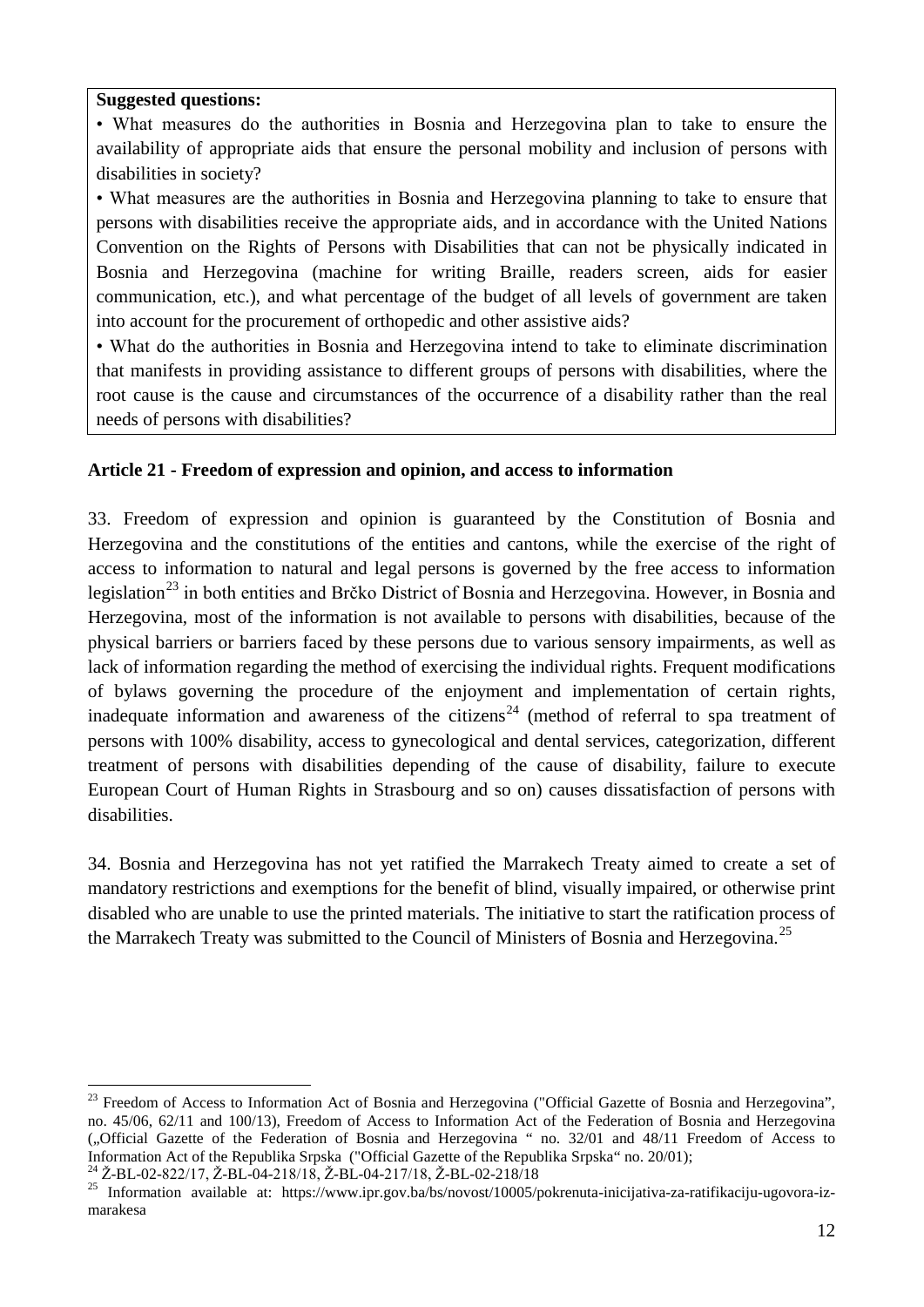• Which measures the authorities in Bosnia and Herzegovina plan to take to ensure that information intended for the average population is available in formats accessible to persons with disabilities?

• Which measures the authorities in Bosnia and Herzegovina plan to take to ensure better awareness of persons with disabilities of their right to free access to information and methods of its implementation?

## **Article 23 – Respect for home and the family**

35. The right to home and family to all citizens of Bosnia and Herzegovina is guaranteed by the Constitution of Bosnia and Herzegovina and the constitution of both entities, which means that this right has to be exercised by persons with disabilities under equal conditions. Persons with disabilities are often deprived of the rights to their home and family because of the lack of a unique model of social housing in Bosnia and Herzegovina. However, in the Federation of Bosnia and Herzegovina two cantons have adopted legislation on social-nonprofit housing as follows: Bosnia – Podrinje Canton, The Law on Social – Non-Profit Housing<sup>[26](#page-12-0)</sup> and Zenica – Doboj Canton, The Law on Social – Non-Profit Housing  $27$ . In 2018 in Sarajevo Canton adopted was a draft The Law on Social – Non-Profit Housing<sup>28</sup>.

The Government of the Republika Srpska also adopted the draft Law on Social Housing in June 2018, while the National Assembly of the Republika Srpska at its second session held on 31 January 2019 adopted a Conclusion<sup>29</sup> to refer the draft Law on Social Housing to public discussion.

### **Suggested questions:**

• What measures the competent authorities in Bosnia and Herzegovina plan to take to improve the conditions for persons with disabilities to create and maintain their families and to assist them in child raising, and maintaining the parental rights?

### **Article 24 - Education**

36. Legislation related to education at the state level includes the following framework laws: the Law on Pre-school Education, the Law on Primary and Secondary Education and the Law on Higher Education, which define the basic principles and standards of education in Bosnia and Herzegovina. Although existing legal regulations determine the right to education for all under the same conditions, the situation in practice is significantly different. Bosnia and Herzegovina, following the adoption of the Framework Law on Primary and Secondary Education (2003) did not ensure the effective implementation of this Law because the relevant laws and bylaws necessary for the implementation of this Law were not adopted at the entity and cantonal levels, which is why families of children with special needs do not have the necessary support to enable the socialization of their children and adequate inclusive education. Children from rural areas are in an even more difficult position when it comes to the process of socialization. Standard justification for this

<sup>-</sup>

<span id="page-12-1"></span>

<span id="page-12-0"></span><sup>&</sup>lt;sup>26</sup> "Official Gazette of Bosnia – Podrinje Canton Goražde", no.: 9/13"<br><sup>27</sup> "Official Gazette of Zenica – Doboj Canton, no.: 13/13"<br><sup>28</sup> http://skupstina.ks.gov.ba/zakon-o-socijalnom-neprofitnom-stanovanju-u-kantonu-sara

<span id="page-12-3"></span><span id="page-12-2"></span><sup>&</sup>lt;sup>29</sup> Information available at: http://www.narodnaskupstinars.net/?q=la/akti/javne-rasprave/nacrt-zakona-o-socijalnomstanovanju-republike-srpske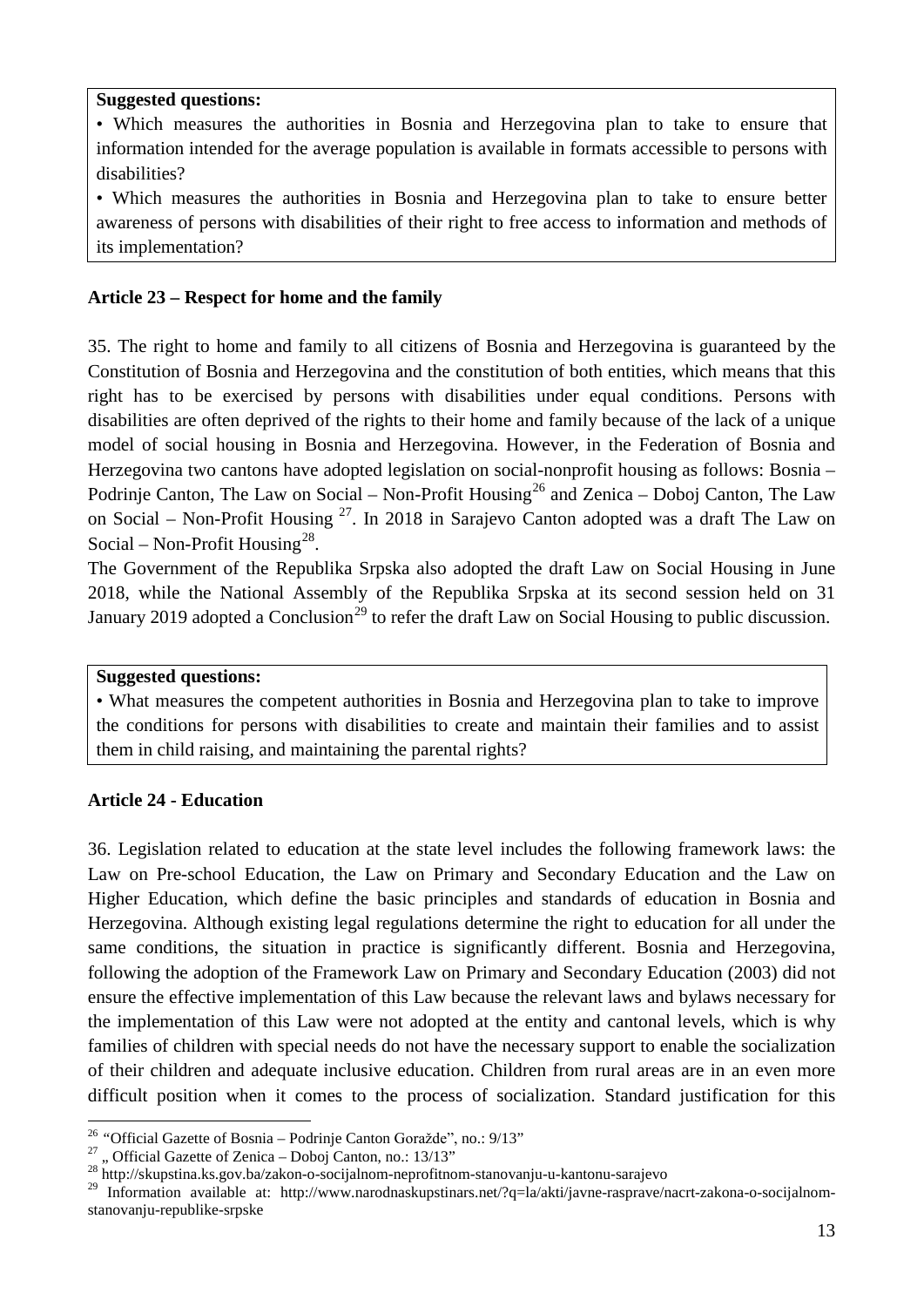situation is the lack of funds to secure transportation to schools, kindergartens, day centers, health centers etc.

#### **Suggested questions:**

• Which measures the authorities in Bosnia and Herzegovina plan to take in order to ensure the conditions for inclusive education of children and young people with disabilities at all levels and whether the appropriate budgets are planned for these purposes?

• Which measures the authorities in Bosnia and Herzegovina plan to take in order to ensure that legislative acts in bah include the obligation of implementation of inclusive education of children with difficulties in their development including the measures of supports to their parents?

#### **Article 25 – Health**

37. Health care in Bosnia and Herzegovina is, under its constitutional arrangement, falling within the competence of the entities, cantons and Brčko District of Bosnia and Herzegovina and is regulated by the laws and other regulations of the entities and the Brčko District of Bosnia and Herzegovina.

38. Health policies of the entities and the Brčko District must fit the needs of citizens. All programs should aimed at health care provision should be tailored according to the purpose they serve, therefore the participation of people with disabilities in their drafting, either directly or indirectly, is very important. However, the applicable legislation does not provide an adequate quality and standard of health care services adjusted to the needs of persons with disabilities. In Bosnia and Herzegovina there is a difference in the exercise of the right to health care for children depending on their place of residence<sup>30</sup>, which leads to discrimination of children on territorial grounds, in particular having in mind the significant powers of the cantons in the Federation of Bosnia and Herzegovina. As an example can serve the fact that children suffering from diabetes in some cantons<sup>[31](#page-13-1)</sup> are not entitled to insulin pumps in the framework of the regular health care services<sup>32</sup>, and children with intellectual difficulties cannot enjoy the dental care services.

#### **Suggested questions:**

-

• Which measures the authorities in Bosnia and Herzegovina plan to take in order to ensure necessary harmonization of the regulations governing the health care provision to children in Bosnia and Herzegovina?

• Please list the measures to ensure the access to health care services including the services related to sexual and reproductive health, access to maternity health facilities and pediatric institutions, in particular in rural and remote areas?

• Which measures the authorities in Bosnia and Herzegovina plan to take in order to ensure in order to establish the status of persons with disabilities and to ensure that mechanisms for the assessment of disability degree are in place based on the adopted unified assessment criteria irrespective of the cause and circumstances of disability emergence?

<span id="page-13-0"></span><sup>&</sup>lt;sup>30</sup> 2018 Annual Report on Results of Work of the Institution of Human Rights Ombudsman of Bosnia and Herzegovina,

<span id="page-13-1"></span>available at: www.ombudsmen.gov.ba;<br><sup>31</sup>2018 Annual Report on Results of Work of the Institution of Human Rights Ombudsman of Bosnia and Herzegovina, available at: www.ombudsmen.gov.ba;

<span id="page-13-2"></span><sup>&</sup>lt;sup>32</sup> 2018 Annual Report on Results of Work of the Institution of Human Rights Ombudsman of Bosnia and Herzegovina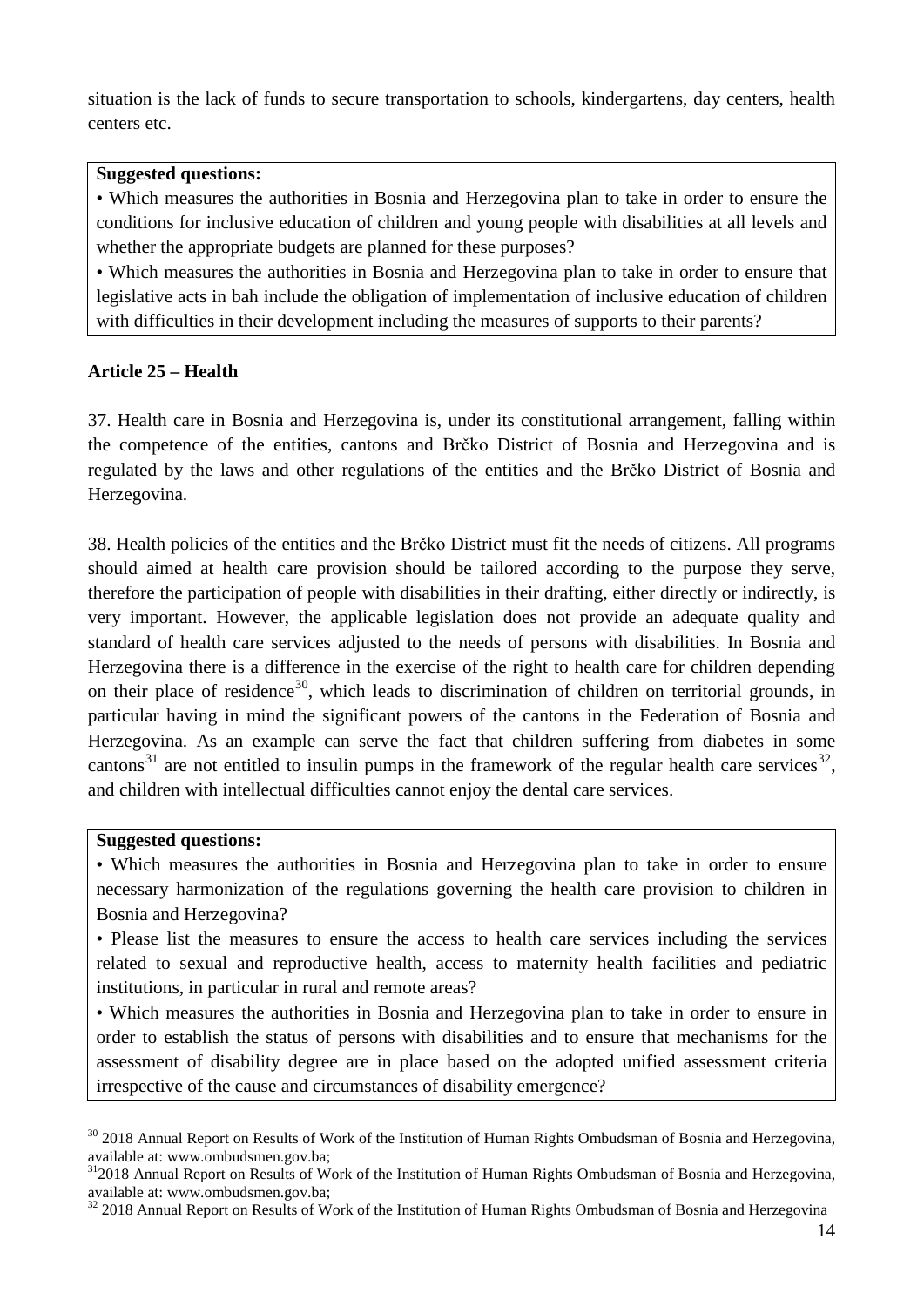• Whether or not the authorities in Bosnia and Herzegovina enable persons with disabilities to participate in creation of health policies?

# **Article 27 – Work and employment**

39. Having in mind the sensitivity of the persons with disabilities who, even when they are employed, encounter many obstacles to access to the workplace, but first of all having in mind the difficulties they face in finding the employment, the Ombudsmen are constantly pointing out<sup>33</sup> that it is necessary to pay additional attention to the adequate exercise of the rights of these persons. This opinion is based on number of complaints received by the Ombudsman related to the employment of persons with disabilities and the difficulties in implementation of the obligation of the employers to pay indemnity in case of non-employment of a person with disabilities pursuant to the relevant entity legislation.

40. The applicable entity legislation on professional rehabilitation, training and employment of persons with disabilities<sup>[33](#page-14-0)</sup> include a quota system as a measure of encouragement of employment of persons with disabilities in the open labor market. Also, there are no training centers for disabled persons in neither one entity.

### **Suggested questions:**

• Which measures the authorities in Bosnia and Herzegovina plan to take in order to ensure that the relevant legislation clearly defines that the general health condition or ability not be considered as a pre-condition for the employment of persons with disabilities if they are professionally trained for a particular job?

• Which measures the authorities in Bosnia and Herzegovina plan to take in order to establish occupational centers as a form of work therapy for persons with the gravest forms of disability pursuant to legislation on professional rehabilitation?

• Which measures the authorities in Bosnia and Herzegovina plan to take in order to ensure that legislation on professional rehabilitation and employment clearly define criteria and mechanisms, including additional stimulations and incentives for the employment of persons with the gravest forms of disability?

# **Article 28 - Adequate standard of living and social protection**

41. According to the Constitution of Bosnia and Herzegovina, social policy and social care is within the competence of the entities and the Brčko District of Bosnia and Herzegovina. In the Federation of Bosnia and Herzegovina the competence in the field of social protection and care is divided between the entity and the cantons. In Bosnia and Herzegovina there are three categories of people with disabilities. These are war veterans, civilian victims of war and civilian persons with disabilities whose disability is not caused by war.

<span id="page-14-0"></span><sup>-</sup><sup>33</sup> Law on Professional Rehabilitation and Employment of Persons with Disabilities of the Federation of Bosnia and Herzegovina (Official Gazette of F BiH no. 09/10) and Law on Professional Rehabilitation and Employment of Persons with Disabilities of the Republika Srpska (Official Gazette of Republika Srpska, no. 37/12 and 82/15)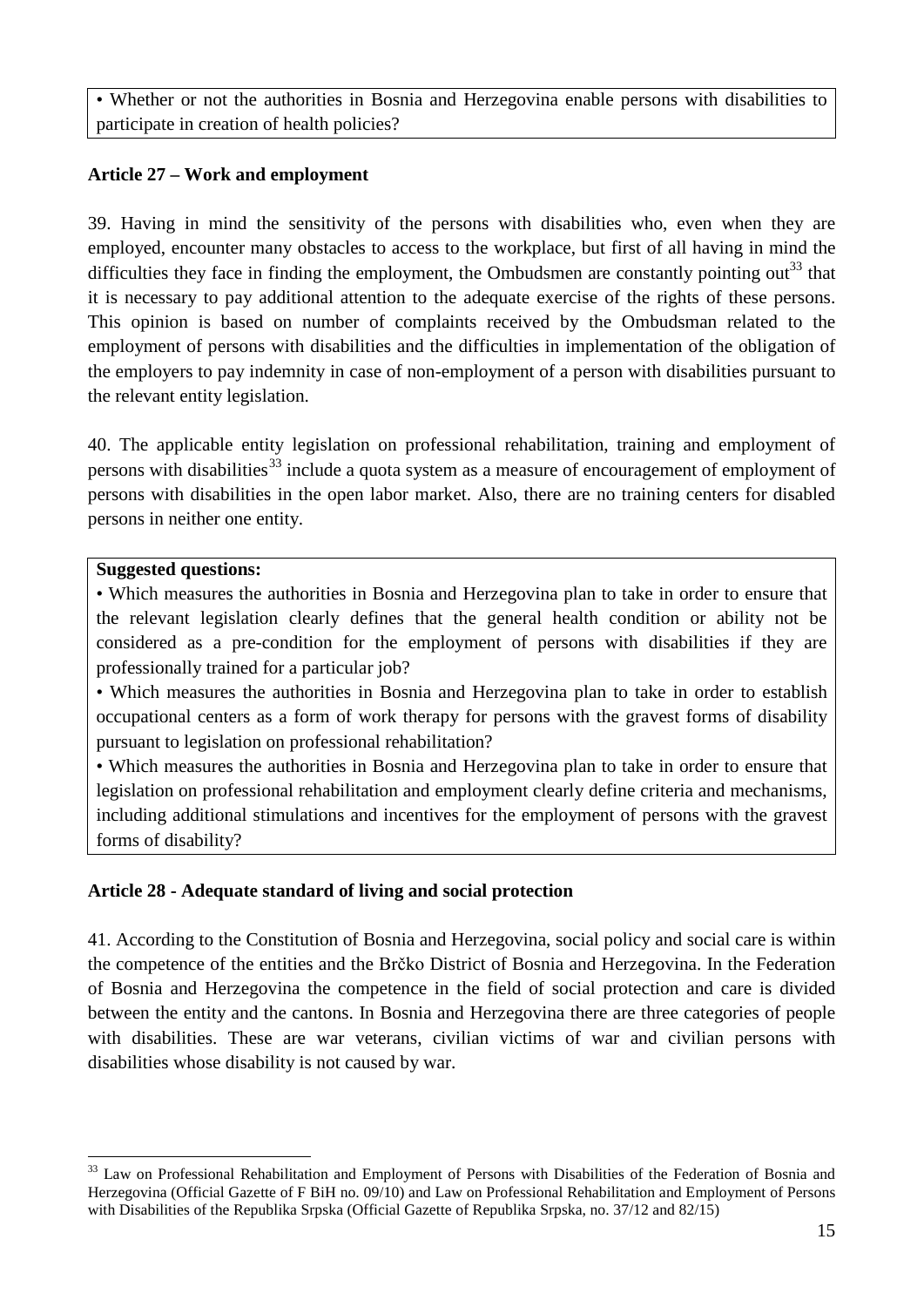Although the needs of all these categories in most cases are the same because they have similar or same consequences of disability, the rights and benefits for the three categories of disability differ drastically.

For instance, the Law on the Rights of War Veterans and Members of their Families<sup>[34](#page-15-0)</sup> and the Law on the Rights of Veterans, Disabled Veterans and the Families of Killed Soldiers of the Homeland War of the Republika Srpska<sup>35</sup>, a blind person whose disability originates from war is entitled to disability allowance, the carer's allowance, allowance for orthopedic device, priority in employment, housing, free parking lot, facilities during the vehicle import, priority while waiting in lines, while a blind person born with this disability is only entitled to the carer's allowance.

42. Lack of unified registers of persons with disabilities at the entity level leads to inadequate allocation and reallocation of budgetary funds, which impacts the daily life of persons with disabilities.

### **Suggested questions:**

• Which measures the authorities in Bosnia and Herzegovina plan to take in order to ensure elimination of discrimination of persons with disabilities based on the cause of their disability and their place of residence?

• Which measures the authorities in Bosnia and Herzegovina plan to take in order to ensure elimination of discrimination in availability of assistive devices to all persons with disabilities under equal conditions?

• Which measures the authorities in Bosnia and Herzegovina plan to take in order to ensure reallocation of budgetary funds at all levels in order to implement the rights to monetary allowances to persons with disabilities to facilitate their daily life.

• Which measures the authorities in Bosnia and Herzegovina plan to take in order to ensure implementation of sanctions for irregular payment of disability benefits?

# **Article 29 - Participation in political and public life**

43. It is beyond dispute that access to the work premises of the legislative bodies for persons with disabilities has a direct impact to their enjoyment of the right to freedom of thought and expression, the use of political rights, including the right to vote and to run for election, social inclusion and thus the creation of legal i.e. political) framework defining the status of persons with disabilities.

44. Legislation of Bosnia and Herzegovina governs the accessibility of polling stations and method of voting for persons with disabilities assisted by other person. However, people with disabilities point out their dissatisfaction because a large number of the polling stations are not adapted in the architectural sense, and voter lists are not adjusted to blind people (e.g. in Braille script, or through audio instructions or the possibility of voting by telephone).

<span id="page-15-0"></span><sup>&</sup>lt;sup>34</sup> " Official Gazette of the Federation of Bosnia and Herzegovina", no. 33/04, 56/05, 70/07, 9/10 and 90/17 <sup>35</sup> "Official Gazette of the Republika Srpska", no. 134/11

<span id="page-15-1"></span>